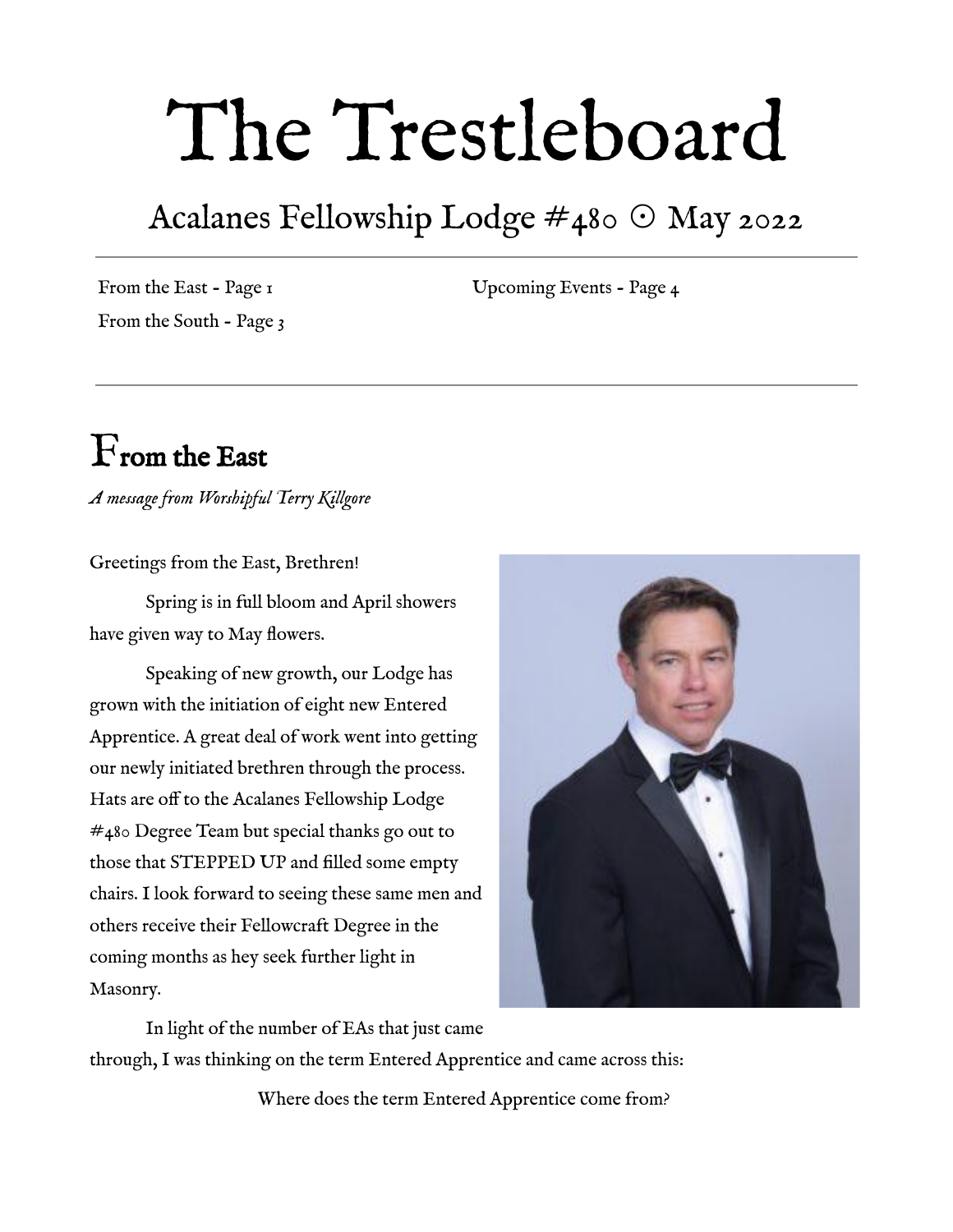When a candidate receives the First Degree of Freemasonry, he is said to be entered. It is used in the sense of admitted, or introduced; a common as well as a Masonic employment of the word, as when we say, "the youth entered college".

In the Middle Ages, a Master was recognized as one who was classified at the highest point of professional recognition. Membership was by selection and took a long and prescribed route through the guild system. When a young man possessed the proper characteristics, he could become an apprentice Mason. The learning process took a full seven years. His examination was lengthy and ended with his submission of a "Master's Piece" which was judged before he could become a "Fellow of the Craft". Once he gained experience and recognition, he was entered in the book. Thus, he became an "Entered Apprentice".

*The Pocket History of Freemasonry Mackey's Revised Encyclopedia of Freemasonry, VOL I, 1929, P 333*

I thought it to be brief, yet informative, and wanted to share.

In other news, we have a Sweethearts' Dinner planned for Saturday, May 14<sup>th</sup> at The Greenery. Please make an attempt to attend. This is an opportunity to show those that are special to us a good time while breaking bread with the brethren. Plans are also being finalized for our Luau scheduled to take place in July. Look for more details to come about this event.

I am still looking for an increased attendance during our Stated Meetings and hope to see more of you.

As always, stay safe and we will talk soon.

Fraternally yours, *Terry Killgore Master*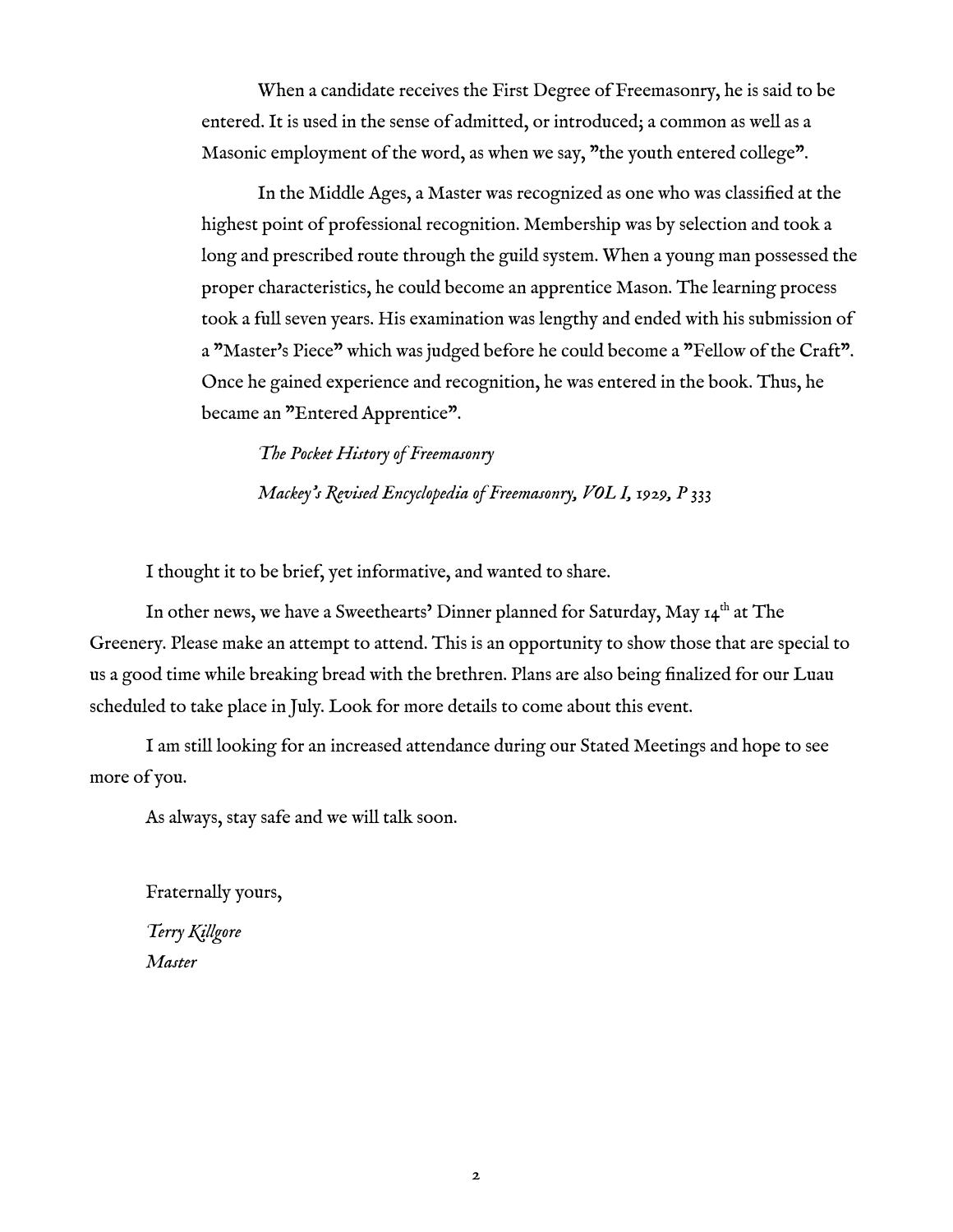## From the South

#### *A message from Cary Carlson, PM, Junior Warden*

Brethren, please allow me to introduce myself. I am your Junior Warden, Cary Carlson. I am honored to be filling in this year as there was a need in the line of officers.

This is not my first go as a Junior Warden, nor through the line. I was master of Berkeley Lodge No.363 in 1982, and also Orinda No.122 in 2014. I affiliated with Acalanes Fellowship in 2016 and have been a happy sideliner filling in when needed ritualistically—whether for degree work, installations, or funerals.

I want to encourage you to consider a masonic service among your final wishes. I have performed many such services since my being Master in 1982. It



has been my highest Masonic honor to render such services in churches, funeral parlors, gravesides, and even over zoom during Covid. We are very flexible and can accomodate most wishes. You can save expenses by having a memorial service at the lodge as well.

Our service is at once beautiful and reassuring. It gives comfort to family members and friends and also shares some of our masonic values with those who might have only the slightest knowledge of our beloved fraternity.

If you think that you might be a bother to the lodge—nothing could be further from the truth. We are always honored to remember a departed brother as a last tribute of our affection. We are happy to be there for your loved ones. Please consider it.

*Cary Carlson, PM Junior Warden*